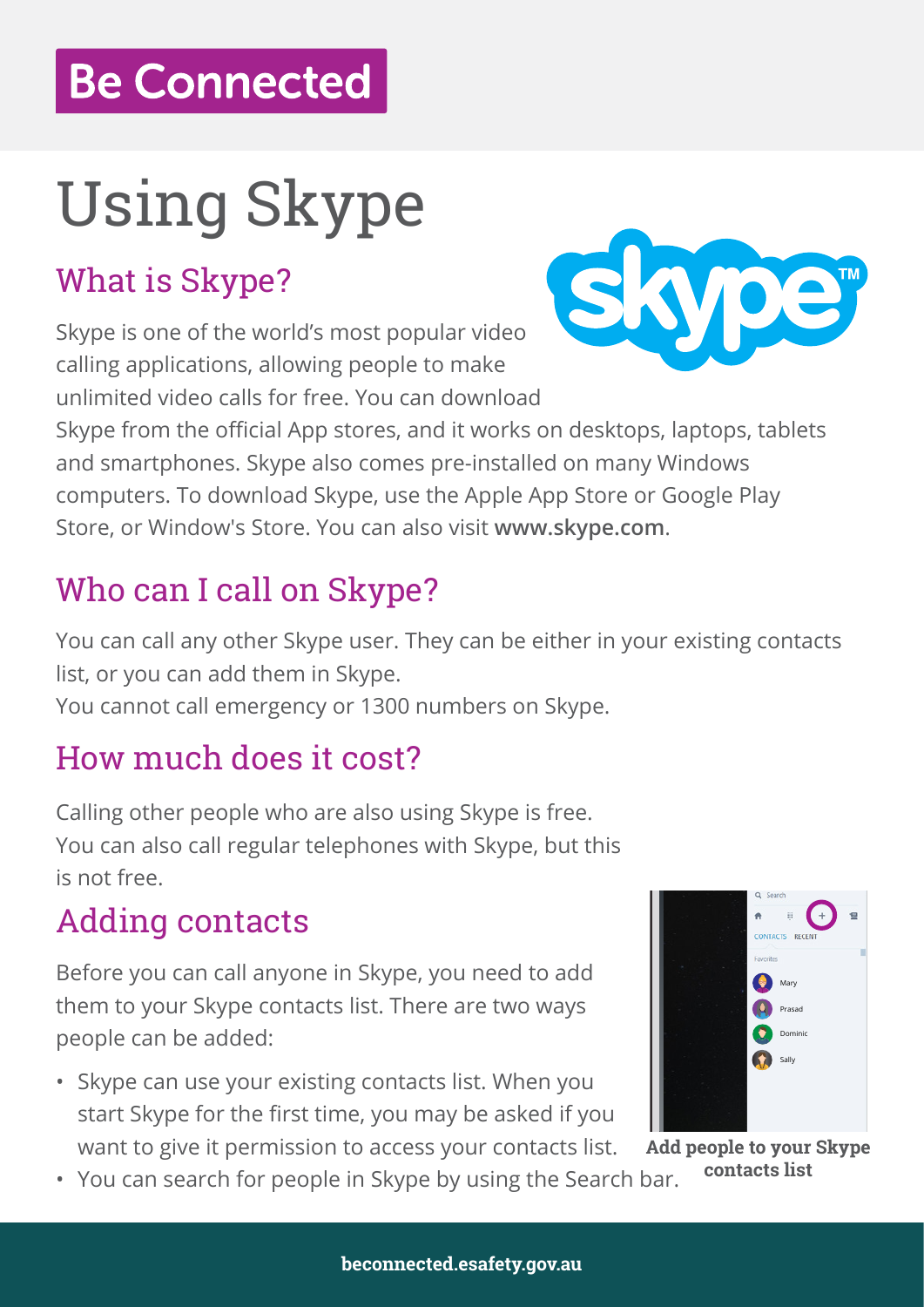# Using Skype

#### Using the Skype Search bar

To find someone using Skype Search bar, click on it and type in one of these:

- The person's name (and possibly location, if there are too many people with matching names).
- The person's phone number.
- The person's email address.

| B Skype <sup>ne</sup> - First Name<br>Skype Contacts Conversation Call View Jools Help |                     |
|----------------------------------------------------------------------------------------|---------------------|
| Bob<br>Online<br>Recycle Bin                                                           | œ                   |
| Q Mark Smith, Italy                                                                    |                     |
| $\quad \  \  \, \boxplus$<br>业<br>$+$<br>٠<br>CONTACTS RECENT                          | Mark Smith<br>Italy |
| Favorites                                                                              |                     |
|                                                                                        |                     |
|                                                                                        | <b>Add contact</b>  |
|                                                                                        |                     |
|                                                                                        |                     |
|                                                                                        |                     |
|                                                                                        |                     |
|                                                                                        |                     |

**Add people to your Skype contacts list** 

When a list of results appears, click on the person's name. This will display their profile.

Finally, click on Add to contacts. This will send a message to the persons asking for their permission to be added to your contacts. When they accept, you'll be able to call them on Skype.

## Making a Skype video call

To make a video call, just follow these steps:

- 1. Select the person's name from the contacts list. This will bring up their profile page.
- 2. Click on the video camera button to call.
- 3. The other person's device will start ringing. When they accept the call (by clicking on the green pick up button), the video chat will start.



**Video call with Skype** 

4. End the call by clicking on the red hang up button.

During the call, you'll see the face of the person you're calling filling up most of the screen. You'll also see your face in a small box in the bottom. This is so you know what you look like to the other person.